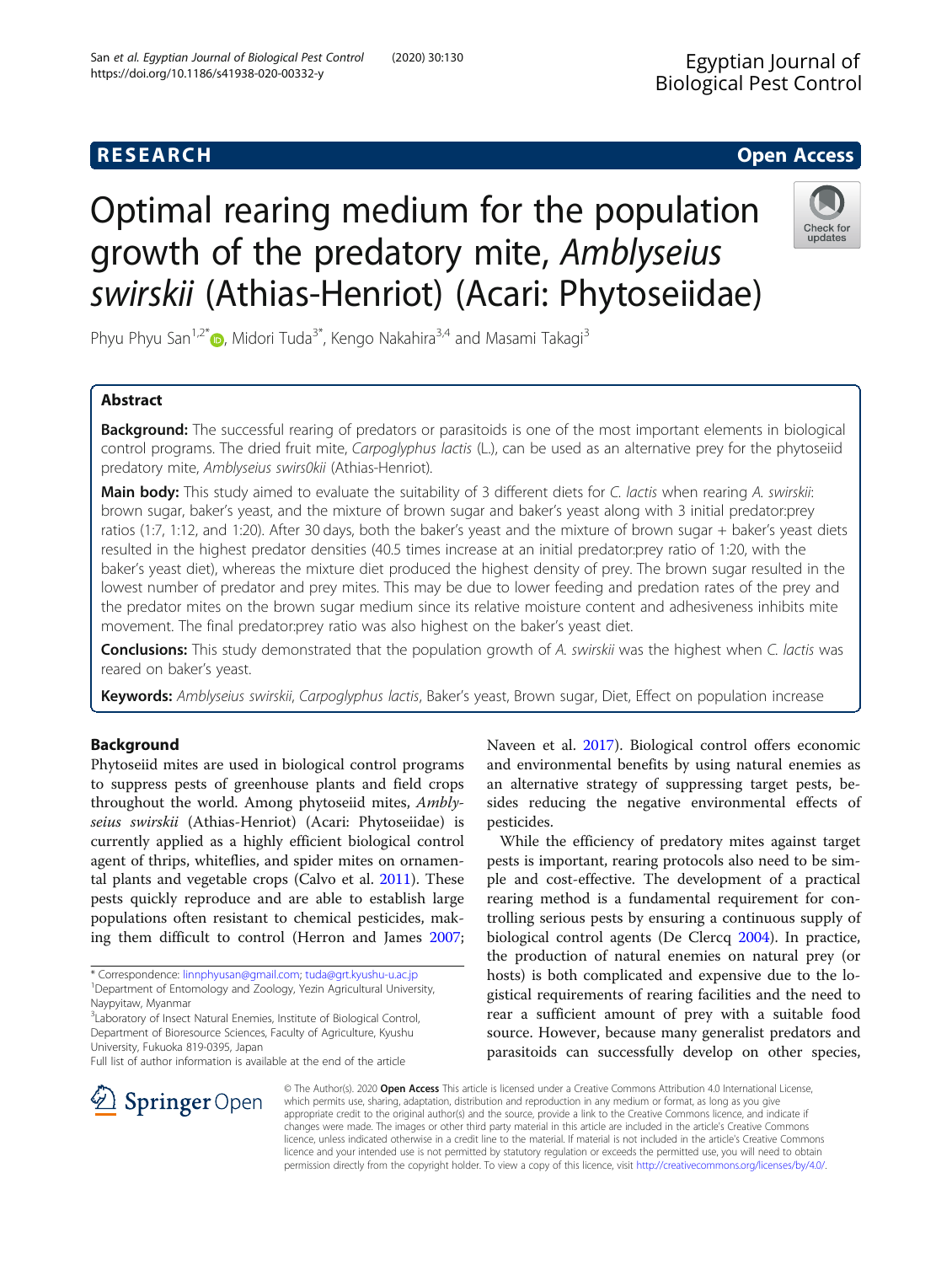rearing cost and complexity might be significantly reduced by substituting natural prey items with alternative prey or factitious hosts (Riddick [2009](#page-4-0)).

Alternative prey has been used to develop successful rearing systems for phytoseiid mites. For example, Neoseiulus baraki (Athias-Henriot), an important predator of coconut pests, can easily be reared on alternative prey such as the mold mite Tyrophagus putrescentiae (Schrank) in a medium of rice bran and wheat flour (Fernando et al. [2004\)](#page-4-0). Similarly, A. swirskii can be reared on the astigmatid dried fruit mite, Carpoglyphus lactis (Linnaeus) (Acari: Carpoglyphidae) (Fidgett et al. [2010](#page-4-0)). Astigmatid mites have proven to be suitable alternative prey for A. swirskii, which can feed on multiple life stages of these mites. Many species of astigmatid mites have been successfully reared on wheat bran and yeast and used as factitious prey in the mass rearing of predatory mites (Barbosa and de Moraes [2015](#page-4-0)). However, a predator's performance is generally affected by the nutritional quality of prey, which, in turn, is primarily influenced by the prey's diet. For example, the larval stages of the prey mite, T. putrescentiae, reared on a protein-rich and fat-rich diet (dog food), resulted in a high oviposition rate of A. *swirskii* (Pirayeshfar et al. [2020](#page-4-0)). However, since T. putrescentiae could feed on soft plant tissues and damage crops (Oliveira et al. [2007\)](#page-4-0), it is unsuitable as alternative prey when inoculating the predatory mite in greenhouses or agricultural fields.

Populations of *C. lactis* increased at higher rates when provided with a diet of white sugar mixed with dry brewer's yeast compared to each diet alone (Matsumoto [1964](#page-4-0)). While A. swirskii was reared on C. lactis fed on dry yeast (Ji et al. [2015](#page-4-0)), the optimal diet for C. lactis when rearing A. swirskii is unknown.

The purpose of this study was to identify a rearing medium that promotes the highest rate of population growth of the predatory mite A. swirskii, feeding on its alternative prey C. lactis.

#### Materials and methods

## Stock culture of mites

A culture of the predatory mite A. swirskii (Israeli strain) with *C. lactis* as prey was obtained from Arysta Life-Science Cooperation (Tokyo, Japan). The predatory mite was maintained on C. lactis with wheat bran and sugar in a plastic container  $(9 \times 4 \text{ cm})$ . Prior to the experiment, a colony of C. lactis alone was established in another plastic container with a mixture of wheat bran and sugar. Fresh diet was added to each container depending on the population growth of C. lactis. If fungi developed in the media, the mites were transferred to a clean container with a fresh diet. The lids of the containers were sealed with parafilm to prevent mites from escaping and contamination by other mites. The A. swirskii cultures were provided with C. lactis (along with its diet medium) and inspected every 2 weeks. All cultures were kept in an incubator at 25 °C, 70% RH, and a 16 h light: 8 h dark photoperiod. According to previous studies, A. swirskii developed from eggs to adults in approximately 7.2 days and laid 16.1 eggs at 25 °C and 73% RH, when provided with C. lactis (P. P. San, M. Tuda and M. Takagi, unpublished data). C. *lactis* developed to adults in 10.1 days and laid 37.3 eggs at 25 °C and 74% RH on a 1:1 mixed diet of white sugar and brewer's yeast (Okamoto [1984\)](#page-4-0).

#### Experimental rearing of A. swirskii and C. lactis

A variety of different initial predator:prey ratios was used to determine the most suitable medium for A. swirskii reproduction. Mites were reared in ventilated plastic containers  $(8 \times 3 \times 5.5 \text{ cm})$ , covered with 47-micron gauze to ensure gas and heat exchange and to prevent the mites' escape. Treatment diets were brown sugar (S), baker's yeast Saccharomyces cerevisiae (Y) (Fig. [1](#page-2-0)a), and the mixture of brown sugar + baker's yeast diets (SY) (S:  $Y = 4:6$ ) (Fig. [1](#page-2-0)b). The baker's yeast was in the form of coarse, oblong granules. A preliminary experiment using a mixed diet of brown sugar + brewer's yeast showed a limited increase in both predator and prey densities than the diet of brown sugar + baker's yeast. In the absence of predatory mites, C. lactis populations increased at higher rates on baker's yeast than brewer's yeast. This is because the brewer's yeast was a powdery medium that acted as an adhesive on the legs of C. lactis, inhibiting their movement. Therefore, the baker's yeast was used as the diet media instead of brewer's yeast.

Each experimental rearing unit consisted of 2 g of one of the 3 diet treatments as well as one of 3 initial predator:prey ratios: 1:7 (14 A. swirskii and 98 C. lactis), 1:12 (14 A. swirskii and 168 C. lactis), and 1:20 (14 A. swirskii and 280 C. lactis). Mixed developmental stages of prey were used in all experiments, and the sex ratio of A. swirskii was 5:2 (females: males). To set up the experiment, C. lactis were first transferred from the stock culture to a rearing unit using a wet camel hairbrush (to prevent injury) and allowed to settle for one day (to become accustomed to the change). Then, 14 adult individuals (10 females and 4 males) of A. swirskii were transferred from the stock culture to each rearing unit. Sewing threads were placed in the rearing units to serve as ovipositional sites for A. swirskii. Both A. swirskii and C. lactis were observed using a binocular microscope. Each treatment (diet medium  $\times$  initial predator: prey ratio) was replicated 5 times. The experiment was carried out under the same controlled environmental conditions as the stock culture. After 1 month (30 days), the final predator and prey population densities were estimated by taking five 0.1 g samples from each rearing unit and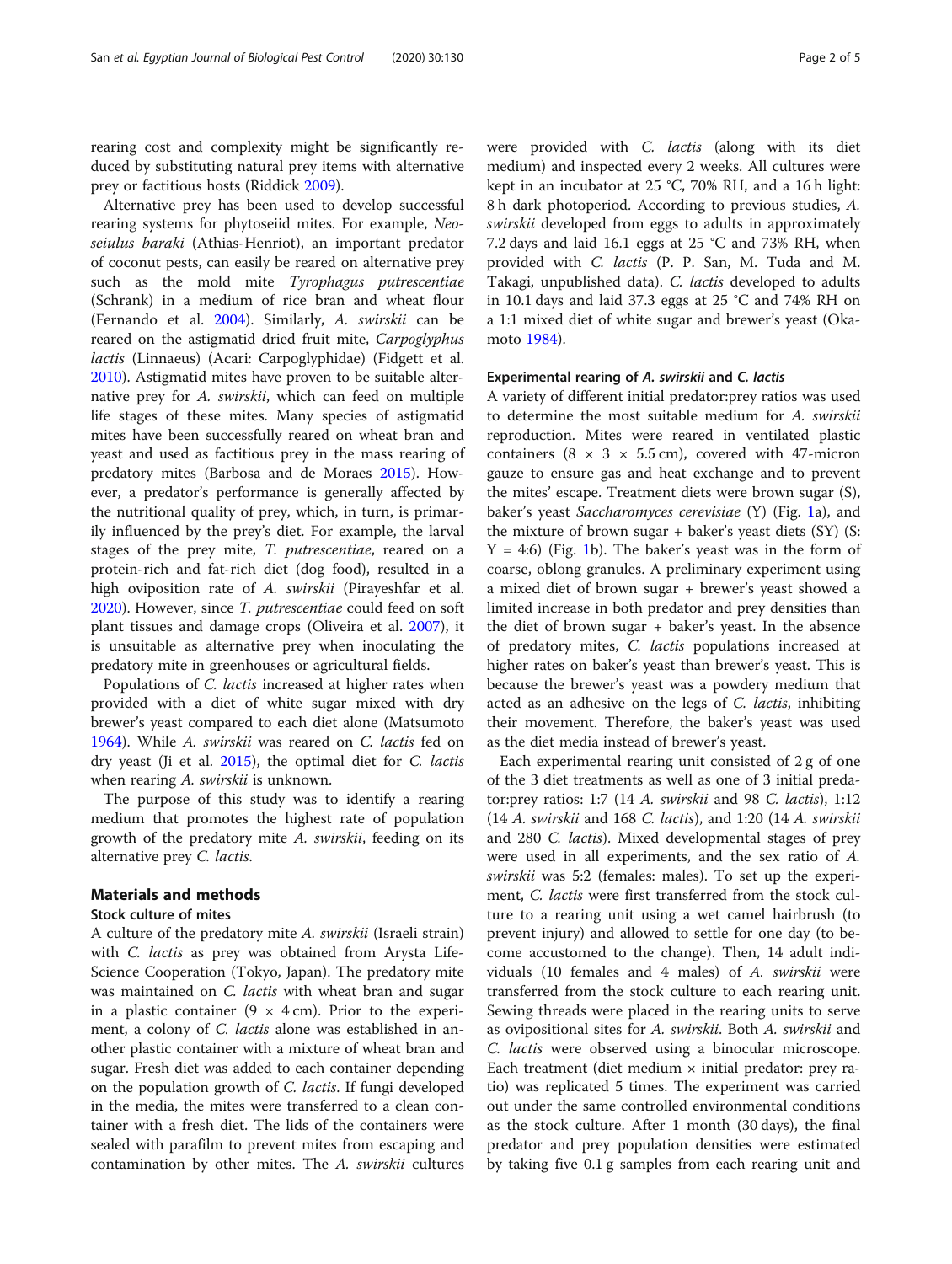<span id="page-2-0"></span>

multiplying the average number of mites to express the population densities per 2 g of diet medium.

#### Statistical analysis

First, the effects of diet, initial predator:prey ratio, and their interaction on the final size of the predator and prey populations (after 1 month of rearing) were analyzed by generalized linear models with a Poisson distribution and a log-link function (Nelder and Wedderburn [1972](#page-4-0)). Overdispersion of data was corrected. If an effect was significant, a post hoc contrast test was performed. Second, the effects of diet, initial predator:prey ratio, and their interaction on the final predator: (prey  $+$  0.5) ratio was tested with a logistic regression model. JMP 13.2.1 (SAS Institute Inc.) was used for all statistical analyses at the significance level  $P = 0.05$  (Goodman [1993\)](#page-4-0).

#### Results and discussion

The diets supplied for *C. lactis* significantly affected the final population densities of A. swirskii [likelihood ratio (LR)  $\chi^2$ <sub>2</sub> = 130.51, *P* < 0.0001] and *C. lactis* (LR  $\chi^2$ <sub>2</sub> = 65.37,  $P < 0.0001$ ) (Fig. [2\)](#page-3-0). Final densities of A. swirskii were significantly higher when prey was supplied by the SY and Y diets, and prey density was significantly higher on the SY diet than on the S and Y diets alone.

In contrast, the initial predator:prey ratio did not affect the final population densities of A. swirskii (LR  $\chi^2_{1}$  = 0.34,  $P = 0.56$ ) or *C. lactis* (LR  $\chi^2_{1} = 0.02$ ,  $P = 0.90$ ). There was also no significant interaction effect of diet and initial predator:prey ratio on the final population densities of *A. swirskii* (LR  $\chi^2$ <sub>2</sub> = 0.22, *P* = 0.89) or *C. lactis* (LR  $\chi^2$ <sub>2</sub> = 1.09, *P* = 0.58). The final predator:prey ratio varied among the different diets (LR  $\chi^2{}_{2}$  = 6030.68,  $P = 0.0001$ ) but was highest on the Y diet (Fig. [3](#page-3-0)). The final predator:prey ratio increased with the initial ratio (LR  $\chi^2$ <sub>1</sub> = 6.06, *P* = 0.01). There was a significant interaction between diet and initial predator:prey ratio (LR  $\chi^2_{2} = 131.38, P = 0.0001.$ 

This experiment showed that higher numbers of A. swirskii were produced when prey was provided by the SY and Y diets. However, the highest prey densities were observed on the SY diet, so the final predator:prey ratio was highest on the Y diet. Therefore, the Y diet was the most suitable medium for high rates of A. swirskii population growth. Because moisture increased in the SY diet after 2 weeks, this may have disturbed the foraging and reproduction of A. swirskii (even though C. lactis was still able to reproduce in these conditions). High prey densities might interfere with A. swirskii on the SY diet (Chant [1961\)](#page-4-0); additionally, a saturating type II functional response as well as mutual interference by A. swirskii itself (Fathipour et al. [2020](#page-4-0)) may limit oviposition rates and fecundity (Nakamichi et al. [2020](#page-4-0)). In this study, A. swirskii populations (both males and females) increased 40.5 times after 30 days without additional prey at an initial predator:prey ratio of 1:20, on the baker's yeast diet. In a previous study, with the same initial number of females and predator:prey ratio, the female-only population increased 21.5 times after  $24 + 4$  days when provided with an additional supply of prey (Ji et al. [2016](#page-4-0)). While it is difficult to compare these 2 studies because of differences in methodology and unreported sex ratios, this combination of dietary resources and prey appears to support sufficiently high rates of reproduction and survival for the predatory mite A. swirskii.

C. lactis exhibited a higher population growth on the S diet than on a diet of white sugar because of the higher water and nitrogen contents of the S diet (Iimuro [1956](#page-4-0)). The relatively low densities of both mites on the S diet during this study may be due to the nutrient content of the S diet, which was too poor for C. lactis (so the predator could not find enough prey), or because the S medium was too sticky for both mites to successfully forage and reproduce. While *C. lactis* can be reared on the Y diet alone (baker's yeast, Chmielewski [1971\)](#page-4-0), an SY mixture was optimal (4:6 ratio of white sugar and brewer's yeast, Matsumoto [1964](#page-4-0) and Okamoto [1984](#page-4-0)). Baker's yeast is available in several different forms; coarse, oblong granules of dry yeast was used in this study. This form served as a porous medium and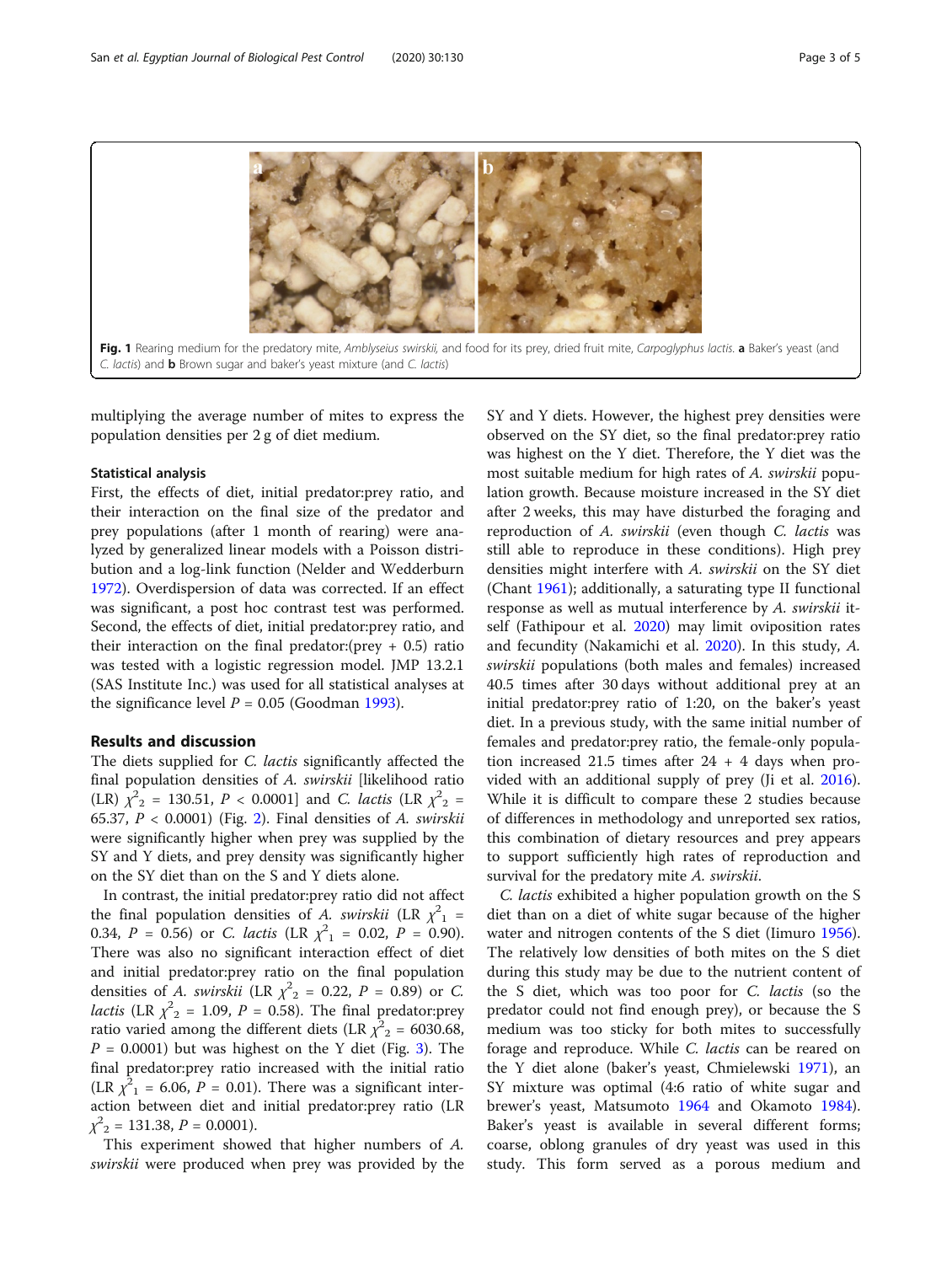<span id="page-3-0"></span>

allowed free movement of both mites and provided sufficient nutrition for C. lactis. Therefore, the Y diet (baker's yeast) was a suitable diet for C. lactis when rearing A. swirskii.

Rearing programs that involve factitious hosts can reduce the complexity and cost of producing biological control agents. Even though the predatory mite A. swirskii can reproduce on pollen, the collection of pollen is a



laborious process and A. swirskii reared on cattail pollen do not reproduce as well as those provided with C. lactis (Nguyen et al. [2013\)](#page-4-0). Moreover, when the rearing hosts themselves are crop pests, there can be a risk of spreading them along with the control agent when they are used in the mass culture of natural enemies. For instance, this became a problem in Spain when rearing Eretmocerus mundus (Mercet) on the O strain of the whitefly Bemisia tabaci (Gennadius) (Van Driesche et al. [2008\)](#page-4-0). However, the dried fruit mite C. lactis, which was used as an alternative prey in this study, did not damage crops.

#### Conclusion

The baker's yeast is a suitable (but not optimal) diet for the prey mite C. lactis and an optimal medium for the predatory mite A. swirskii. An additional benefit is that baker's yeast is a relatively low-cost material. This study highlighted the high population increase of the predatory mite A. swirskii when provided with the prey mite C. lactis in a medium of baker's yeast alone. This efficient rearing method can be applied safely and effectively as a shortterm method for maintaining populations of A. swirskii.

#### Abbreviations

S: Brown sugar; Y: Baker's yeast; SY: Brown sugar and baker's yeast mixture; RH: Relative humidity; LR: Likelihood ratio;  $\chi^2$ : Chi-square

#### Acknowledgements

We thank Japan International Cooperation Centre (JICE) for providing financial support and J. Miksanek for comments.

#### Authors' contributions

PPS conducted the experiment and wrote the original manuscript. M Tuda analyzed the data, prepared the figures, and revised the final version of the manuscript. M Tagaki and KN supervised the experiment. All authors have approved the final version of the manuscript.